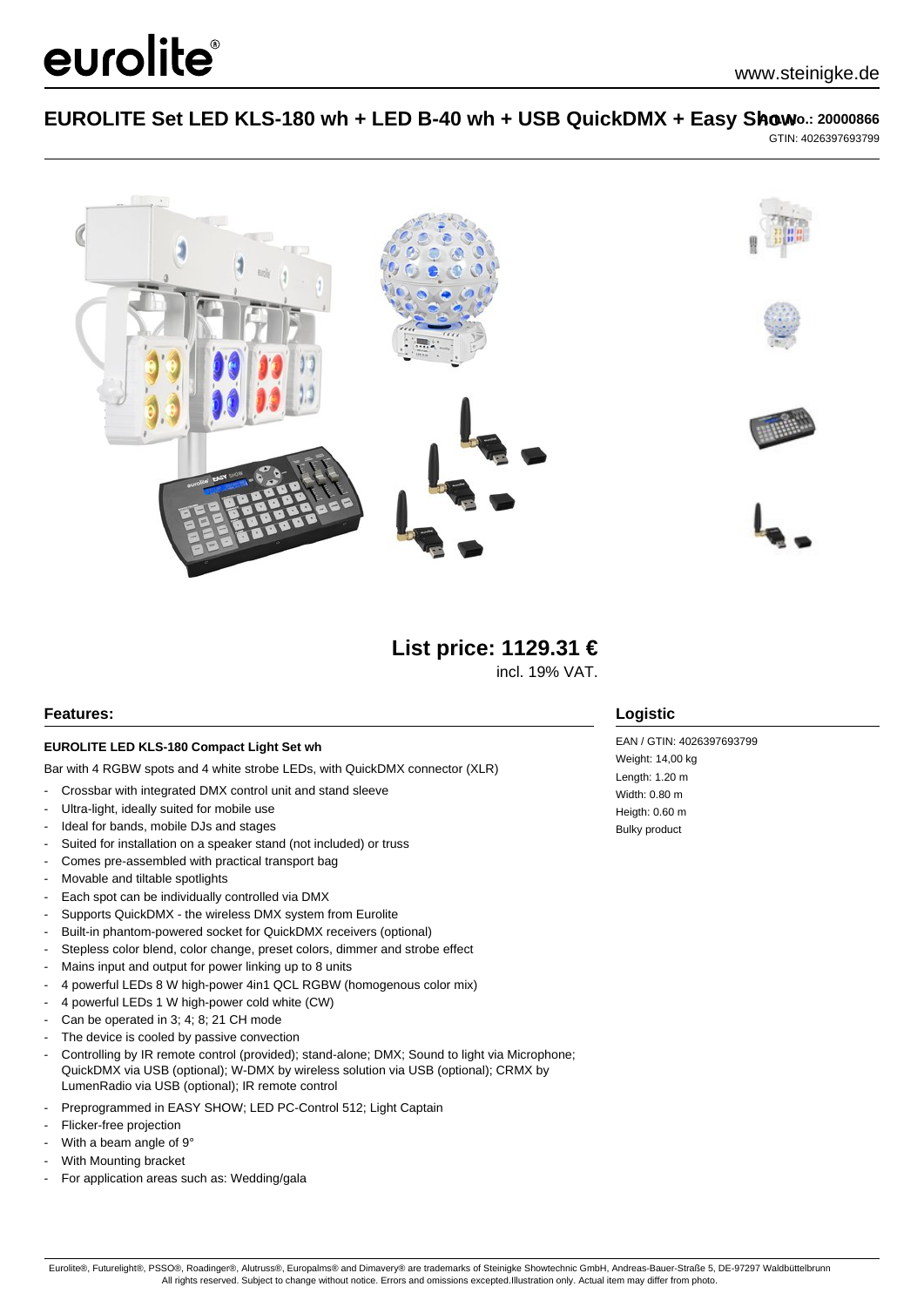#### **EUROLITE LED B-40 Laser Beam Effect wh**

LED beam effect with RGBW color mixing and RG laser

- 2 laser diodes project hundreds of red and green laser beams
- Laser class 2M: does not require additional protective measures or appointment of a laser safety officer
- Stepless color blend, dimmer and strobe effect
- Rotation speed variably adjustable
- LEDs are distributed in 3 groups which can be controlled individually via DMX
- Supports QuickDMX the wireless DMX system from Eurolite
- Mains input and output for power linking up to 8 units
- 5 powerful LEDs 8 W high-power 4in1 QCL RGBW
- 7 integrated Showprograms
- Can be operated in 3; 10; 22 CH mode
- The device is cooled by cooling fan at the Head; cooling fan at the Base
- Controlling by IR remote control; stand-alone; Sound to light via Microphone; DMX; Master/slave function; QuickDMX via USB (optional); W-DMX by wireless solution via USB (optional); CRMX by LumenRadio via USB (optional); Sound to light
- Preprogrammed in LED PC-Control 512; EASY SHOW; Light Captain
- Effect: Laser; multi beam effect
- With Mounting bracket
- For application areas such as: Wedding/gala

#### **EUROLITE EASY Show**

Programmed DMX controller for over 200 spotlights from EUROLITE

- Easy-to-use DMX controller and DMX recorder
- Designed for DMX beginners with 200 programmed fixtures
- DMX recording function for your own projects, ideal for installations or rental companies
- Ideal for colored LED spotlights, KLS systems, moving lights and lighting effects
- No programming required, simply connect your spotlights and get started
- All spotlights can be freely combined to a show
- 12 color schemes and 24 chases directly available
- Controls for overall brightness, running speed, fade time and strobe effect
- Data storage on USB flash drives
- QuickDMX connector for wireless DMX connection
- Backlit LC displav
- Compact desktop console
- Includes USB flash drive, USB plug-in power adapter and mounting brackets
- A list of all preset devices is available at www.steinigke.de
- Controlling by DMX; Sound to light via Microphone

#### **EUROLITE QuickDMX USB Wireless Transmitter/Receiver**

- Wireless miniature DMX transceiver 2.4 GHz, phantom powered
- User-friendly USB plug with swivel antenna
- Wireless DMX eliminates extensive cabling between DMX controller and the DMX-controlled units in lighting installations
- Due to GFSK modulation with 78 channels, interference-free operation also alongside other QuickDMX receivers and wireless devices in the 2.4 GHz band (e.g. Wi-Fi and Bluetooth)
- Simultaneous operation of up to 6 transmitters, thus control of 3072 DMX channels (6 DMX universes) possible
- LED indication for functions
- Transceiver, to be used as transmitter or receiver
- Requires 5 V phantom power for operation
- 2.4 GHz license-free worldwide
- Can receive and process up to 512 DMX channels
- Can transmit up to 512 DMX channels
- Controlling by DMX; QuickDMX built-in; plug and play
- Use a operating range up to 400m with line of sight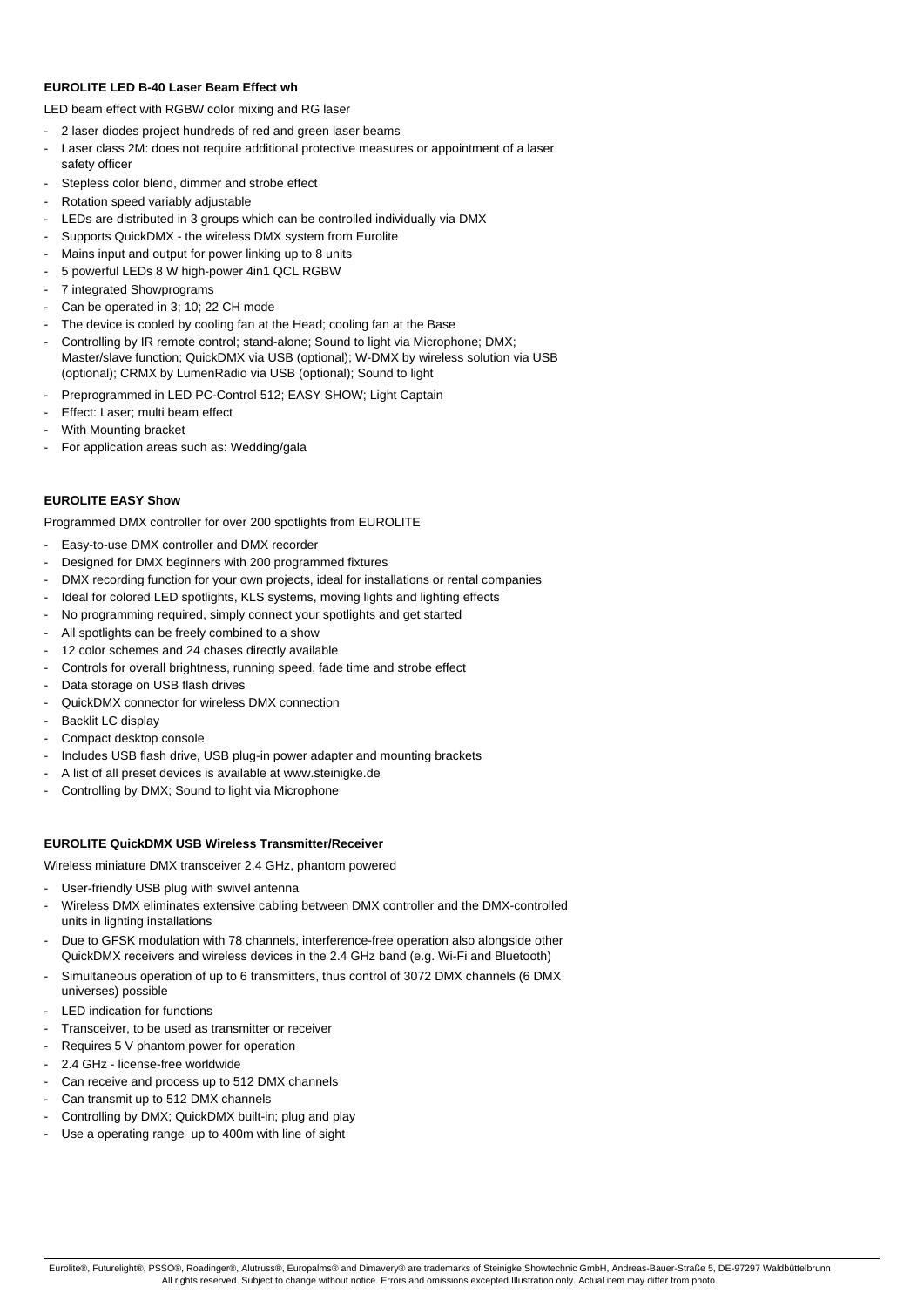# **Technical specifications:**

Weight: 10,79 kg

# **EUROLITE LED KLS-180 Compact Light Set wh**

| Power supply:          | 100-240 V AC, 50/60 Hz                                                                                                                                                                                                                                                           |
|------------------------|----------------------------------------------------------------------------------------------------------------------------------------------------------------------------------------------------------------------------------------------------------------------------------|
| Power consumption:     | 80 W                                                                                                                                                                                                                                                                             |
| IP classification:     | <b>IP20</b>                                                                                                                                                                                                                                                                      |
| Power connection:      | Mains input via IEC connector (M) mounting<br>version power supply cord with safety plug<br>(provided)                                                                                                                                                                           |
| Power output:          | IEC connector (F) mounting version                                                                                                                                                                                                                                               |
| Fuse:                  | <b>T1A</b>                                                                                                                                                                                                                                                                       |
| Lamp type:             | LED lamp                                                                                                                                                                                                                                                                         |
| LED:                   | Spot 4 x 8 W high-power 4in1 QCL RGBW<br>(homogenous color mix)                                                                                                                                                                                                                  |
|                        | Strobe effect 4 x 1 W high-power cold white<br>(CW)                                                                                                                                                                                                                              |
| Flash rate:            | $1 - 20$ Hz                                                                                                                                                                                                                                                                      |
| DMX channels:          | 3; 4; 8; 21                                                                                                                                                                                                                                                                      |
| DMX input:             | 1 x 3-pin XLR (M) mounting version                                                                                                                                                                                                                                               |
| DMX output:            | 1 x 3-pin XLR (F) mounting version                                                                                                                                                                                                                                               |
| Cooling:               | Passive convection                                                                                                                                                                                                                                                               |
| Control:               | IR remote control (provided); stand-alone; DMX;<br>Sound to light via Microphone; EASY SHOW;<br>LED PC-Control 512; QuickDMX via USB<br>(optional); W-DMX by wireless solution via USB<br>(optional); CRMX by LumenRadio via USB<br>(optional); Light Captain; IR remote control |
| Beam angle:            | $9^{\circ}$                                                                                                                                                                                                                                                                      |
| Beam angle (1/2 peak): | g°                                                                                                                                                                                                                                                                               |
| Housing color:         | White                                                                                                                                                                                                                                                                            |
| Attachment system:     | Mounting bracket                                                                                                                                                                                                                                                                 |
| Dimensions:            | Width: 60,5 cm<br>Depth: 14 cm<br>Height: 23 cm                                                                                                                                                                                                                                  |
| Weight:                | 5,10 kg                                                                                                                                                                                                                                                                          |
| Noise classification:  | Class 0 (no noise at all)                                                                                                                                                                                                                                                        |
| Remote control         |                                                                                                                                                                                                                                                                                  |
| Battery:               | 1 x Button cell 3.0 V CR2025 lithium manganese<br>built-in                                                                                                                                                                                                                       |
| Legal specifications   |                                                                                                                                                                                                                                                                                  |
| Special product:       | Not designed for household room illumination                                                                                                                                                                                                                                     |
| Intended use:          | Show effect lighting                                                                                                                                                                                                                                                             |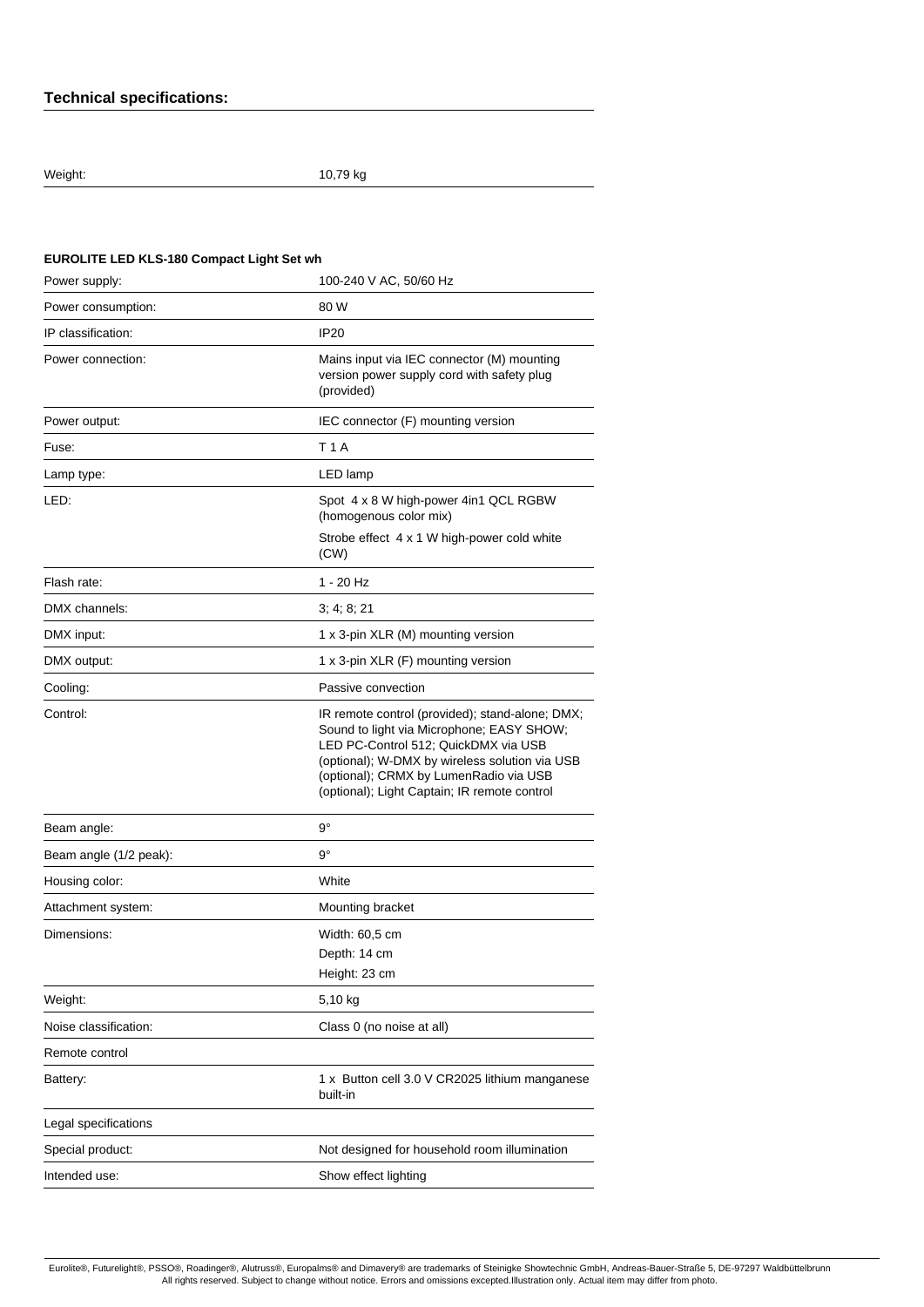### **EUROLITE LED B-40 Laser Beam Effect wh**

| Power supply:         | 100-240 V AC, 50/60 Hz                                                                                                                                                                                                                                                                    |
|-----------------------|-------------------------------------------------------------------------------------------------------------------------------------------------------------------------------------------------------------------------------------------------------------------------------------------|
| Power consumption:    | 65 W                                                                                                                                                                                                                                                                                      |
| IP classification:    | <b>IP20</b>                                                                                                                                                                                                                                                                               |
| Power connection:     | Mains input via IEC connector (M) mounting<br>version power supply cord with safety plug<br>(provided)                                                                                                                                                                                    |
| Power output:         | 1 x IEC connector (F) mounting version                                                                                                                                                                                                                                                    |
| Fuse:                 | 5 x 20 mm, T 1 A Fuse replaceable                                                                                                                                                                                                                                                         |
| Lamp type:            | LED lamp                                                                                                                                                                                                                                                                                  |
| LED:                  | 5 x 8 W high-power 4in1 QCL RGBW                                                                                                                                                                                                                                                          |
| Flash rate:           | 0 - 20 Hz                                                                                                                                                                                                                                                                                 |
| Laser class:          | Class 2M                                                                                                                                                                                                                                                                                  |
| Laser color:          | R/G                                                                                                                                                                                                                                                                                       |
| Laser module:         | Green (G) 40 mW 532nm<br>Red (R) 100 mW 650nm                                                                                                                                                                                                                                             |
| DMX channels:         | 3; 10; 22                                                                                                                                                                                                                                                                                 |
| DMX input:            | 1 x 3-pin XLR (M) mounting version                                                                                                                                                                                                                                                        |
| DMX output:           | 1 x 3-pin XLR (F) mounting version                                                                                                                                                                                                                                                        |
| Cooling:              | Cooling fan at the Head<br>Cooling fan at the Base                                                                                                                                                                                                                                        |
| Control:              | IR remote control; stand-alone; Sound to light via<br>Microphone; DMX; Master/slave function; LED<br>PC-Control 512; EASY SHOW; QuickDMX via<br>USB (optional); W-DMX by wireless solution via<br>USB (optional); CRMX by LumenRadio via USB<br>(optional); Light Captain; Sound to light |
| Housing color:        | White                                                                                                                                                                                                                                                                                     |
| Attachment system:    | Mounting bracket                                                                                                                                                                                                                                                                          |
| Dimensions:           | Width: 31 cm<br>Depth: 31 cm<br>Height: 39 cm                                                                                                                                                                                                                                             |
| Weight:               | 4,30 kg                                                                                                                                                                                                                                                                                   |
| Noise classification: | Class 2 (slight noise)                                                                                                                                                                                                                                                                    |
|                       |                                                                                                                                                                                                                                                                                           |

## **EUROLITE EASY Show**

| Power supply:      | 100-240 V AC, 50/60 Hz                                                          |
|--------------------|---------------------------------------------------------------------------------|
|                    | 5 V DC 250 mA                                                                   |
| Power consumption: | 1.25 W                                                                          |
| IP classification: | IP <sub>20</sub>                                                                |
| Power connection:  | Mains input via USB C (F) mounting version<br>power supply cord with AC adapter |
| DMX input:         | 3-pin XLR (M) mounting version                                                  |
| DMX output:        | 3-pin XLR (F) mounting version                                                  |
| Control:           | DMX; Sound to light via Microphone                                              |
|                    |                                                                                 |

Eurolite®, Futurelight®, PSSO®, Roadinger®, Alutruss®, Europalms® and Dimavery® are trademarks of Steinigke Showtechnic GmbH, Andreas-Bauer-Straße 5, DE-97297 Waldbüttelbrunn<br>All rights reserved. Subject to change without